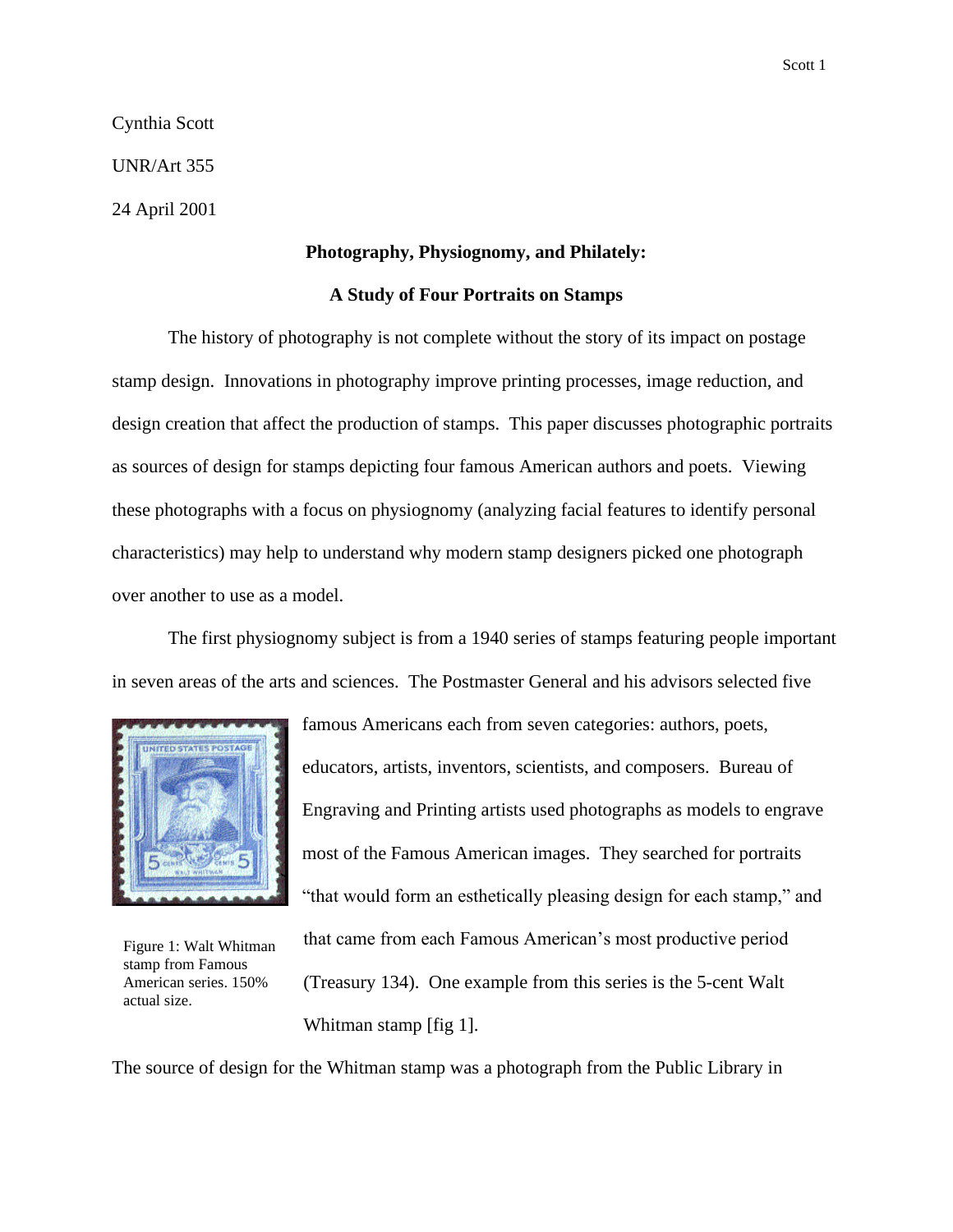Washington, D.C., with the caption "Walt Whitman in 1871" [fig 2] (Glass 97). Whitman was 52 years old when he sat for this photograph in the Henry Ulke and Brothers studio. Whitman later voiced his own opinion of the photograph:

Some of them say my face there has a rogue in it. [William] O'Connor called it my sea-captain face. Some newspaper got hold of a copy of the photograph and said it bore out the notion that Walt Whitman was a sensualist. I offered one to a woman in Washington. She said she'd rather have a picture that had more love in it. It's a little rough and tumble, but it's not a face I could hate. (qtd. in Whitman Gallery)



Cropping the print below the shoulders brings all the viewer's attention to Whitman's head and face.

Figure 2: by Henry Ulke and Brothers, Washington, D.C. in 1871. Ohio Wesleyan University, Bayley Collection.

Contrasting dark shade on the underside of the hat sets off Whitman's white hair and face also. The tilt of his hat, his heavy eyelids and slightly open mouth, all contribute to the sensualist or rogue impression.

The Whitman Gallery shows more than one hundred photos of this poet; he was evidently a popular target of photographers and became comfortable with his celebrity status. Perhaps he even enjoyed having his picture taken. Two other photographs from that source could have been candidates for the Whitman design model.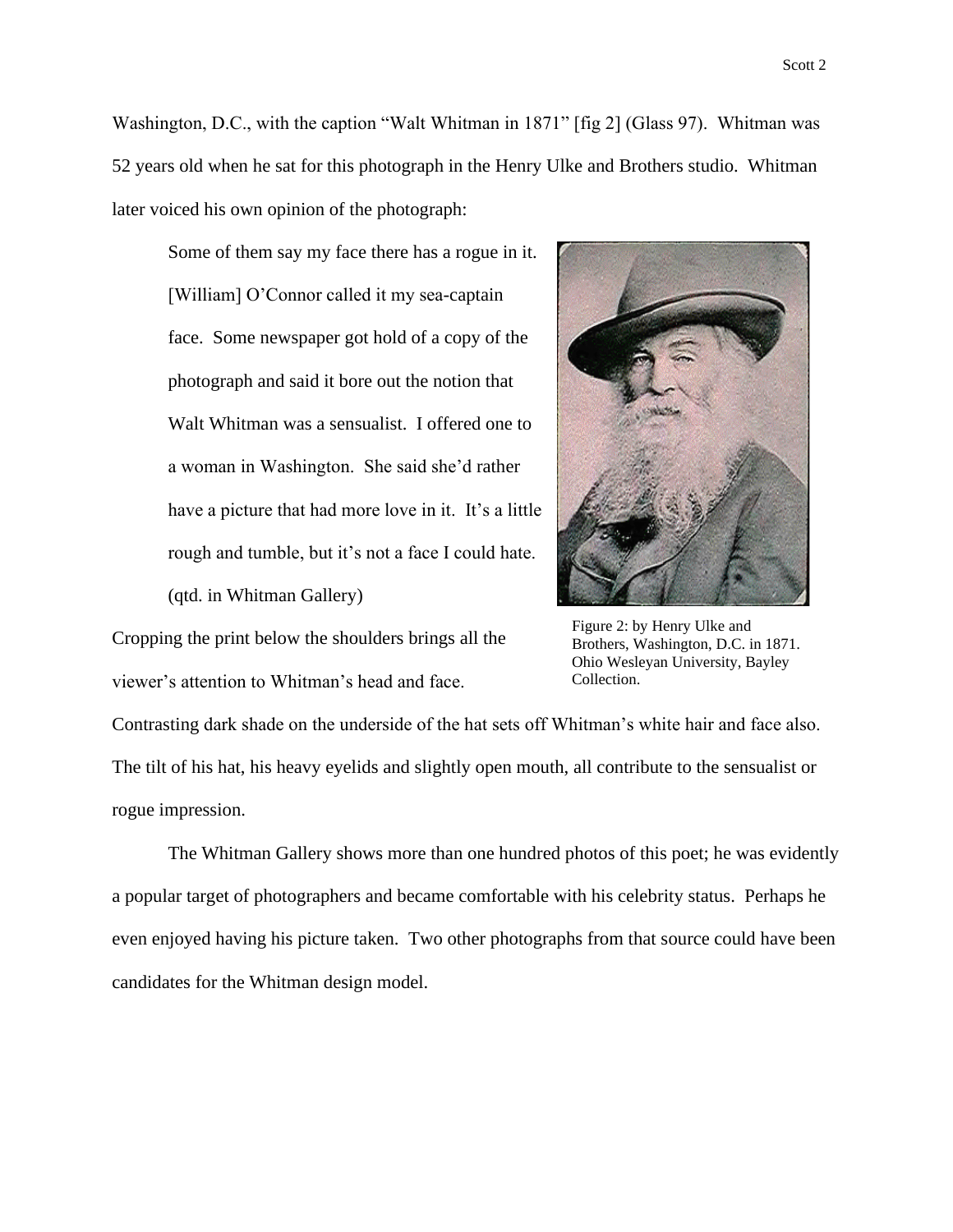This one [fig. 3], taken in 1862, shows Whitman dressed casually in just a shirt. The

Whitman Gallery reports Whitman's own view of this photo: "a sort of Moses in the burning bush look." This photograph might be from the time he worked as a war correspondent and cared for the wounded during the Civil War (Allen XI). His craggy features, graying beard, and weary gaze make him appear much older and care-worn than a 43-year old person usually looks today. Maybe the heavy eyelids give a false impression of fatigue.



Figure 3: Brady studio, New York, circa 1862. Alderman Library, University of Virginia.

By removing the hat and increasing the light, the photographer produced a harsher image. A photograph can help us make assumptions about facial expressions that are not always valid.



Figure 4: Brady studio, New York, circa 1867 or 1870. Albumen Silver Print, 23.9 x 18.7 cm.

Whitman commented on this picture in 1888: "Somebody used to say I sometimes wore the face of a man who was sorry for the world. Is this my sorry face? I am not sorry—I am glad—for the world." (qtd in W. Gallery). The gaze, in this case, meant less than we thought. In this Mathew Brady Studio portrait [fig. 4] taken between 1867 and 1870, Whitman's features seem the same as they appeared five years earlier. The albumen silver print shows more of the subject, however, and that creates a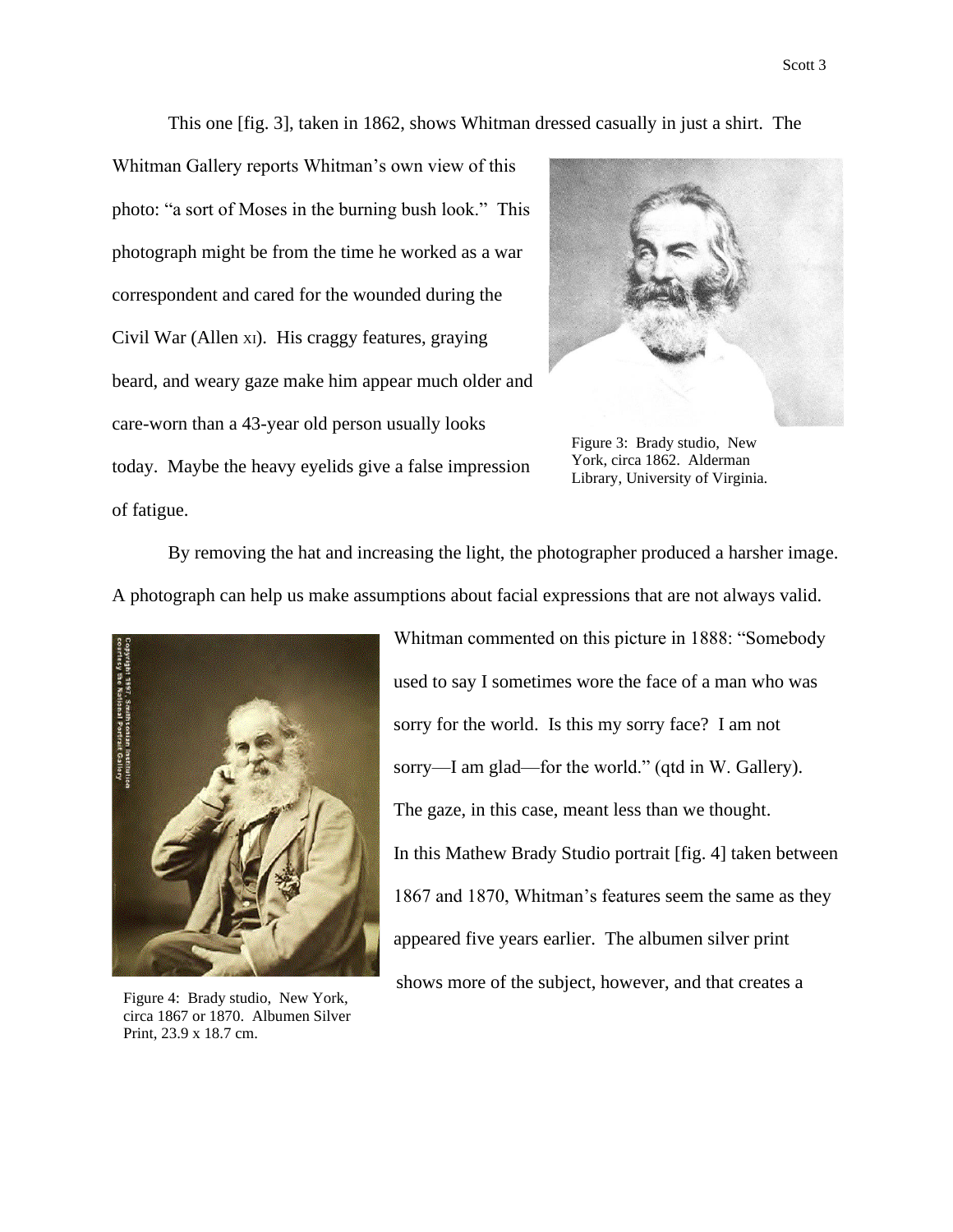problem. Portrait photographers of that period worried about what to do with hands and often

directed a subject to place his/her hands in a particular position (Goin). Whitman appears to be unconsciously tugging on his ear while staring into space, deep in thought. Either the photographer intentionally positioned him that way to convey a pensive mood and occupy a hand, or Whitman habitually played with that ear. Another photograph [fig. 5] from the early 1870s shows him doing the same thing. Except for the hand at ear, which detracts from any attempt to create a sense of dignity, the Brady portrait could have served well as a stamp model. Stamp designers probably



Figure 5: Attributed to Brady studio because of Lincoln chair, circa 1871.

rejected it because, in the 1940s, they believed portraits had to be formal, in "noble repose" (Brazer 133).

Style of presentation adds formal dignity and importance to any subject. The BEP created a classic lettering plan and framing style for each of the seven Famous American categories [fig. 6]. Each category also had a distinctive symbol; for example, the Poet series features a Pegasus centered below the portrait. Birth dates determined postage denomination and stamp color [fig.7].



Figure 6: Different text, framing, and symbols represent seven categories of Famous Americans.



Figure 7: Color scheme denotes denominations.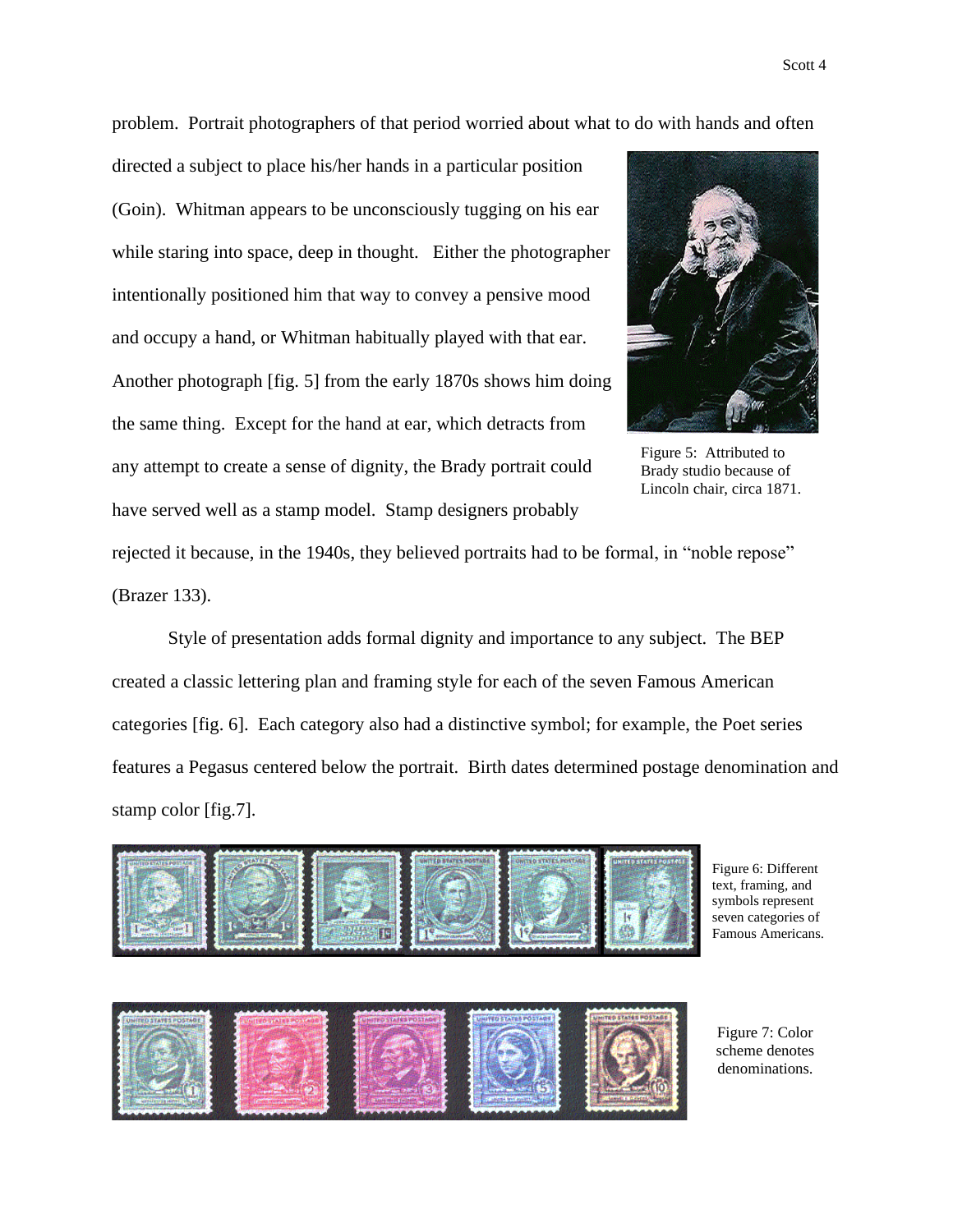Of the five poets honored, Henry W. Longfellow (one-cent rate) was the oldest, and Whitman was fourth in line. These text/frame and color schemes served as a visual code for the public, to identify the seven categories and values of stamps (Treasury 133).

The Post Office Department issued 22,207,780 of the 5-cent Walt Whitman stamp (Postal Service Guide 101). The Ulke Brothers could not have dreamed their photograph of Whitman would get such wide distribution. When the Famous Americans stamps came out in 1940, they were welcomed as a fresh change from the stuffy statesmen and soldiers of previous issues. Now, 61 years later, beginning stamp collectors consider the Famous American series oldfashioned and dull. Older collectors identify the series as marking the start of the Modern Era of stamp production, admiring the blend of engraving art and technology available then.



Figure 8: Engraving from photo portrait, 1967.

While the engraving process still dominated stamp production in 1967, Leonard Baskin, professor of art at Smith College, designed this

5-cent Thoreau [fig. 8] (U.S.P.S. program). He apparently used an often-seen image from the Concord Free Public Library as his model [fig.9]. That light-enhanced print is the lateral reverse of a daguerreotype [fig 10] attributed to B. H. Maxham.



Thoreau had three daguerreotypes taken in 1856 at the request of a Walden reader from Michigan who sent the money to pay the photographer (Harding 173). The fact that Thoreau hired the photographer out of obligation to his fan might explain the simple face-forward pose in front of a Public Library.

plain dark backdrop. The photographer probably could not persuade his subject to strike a

Scott 5

Figure 9: Stamp source of design, from Concord Free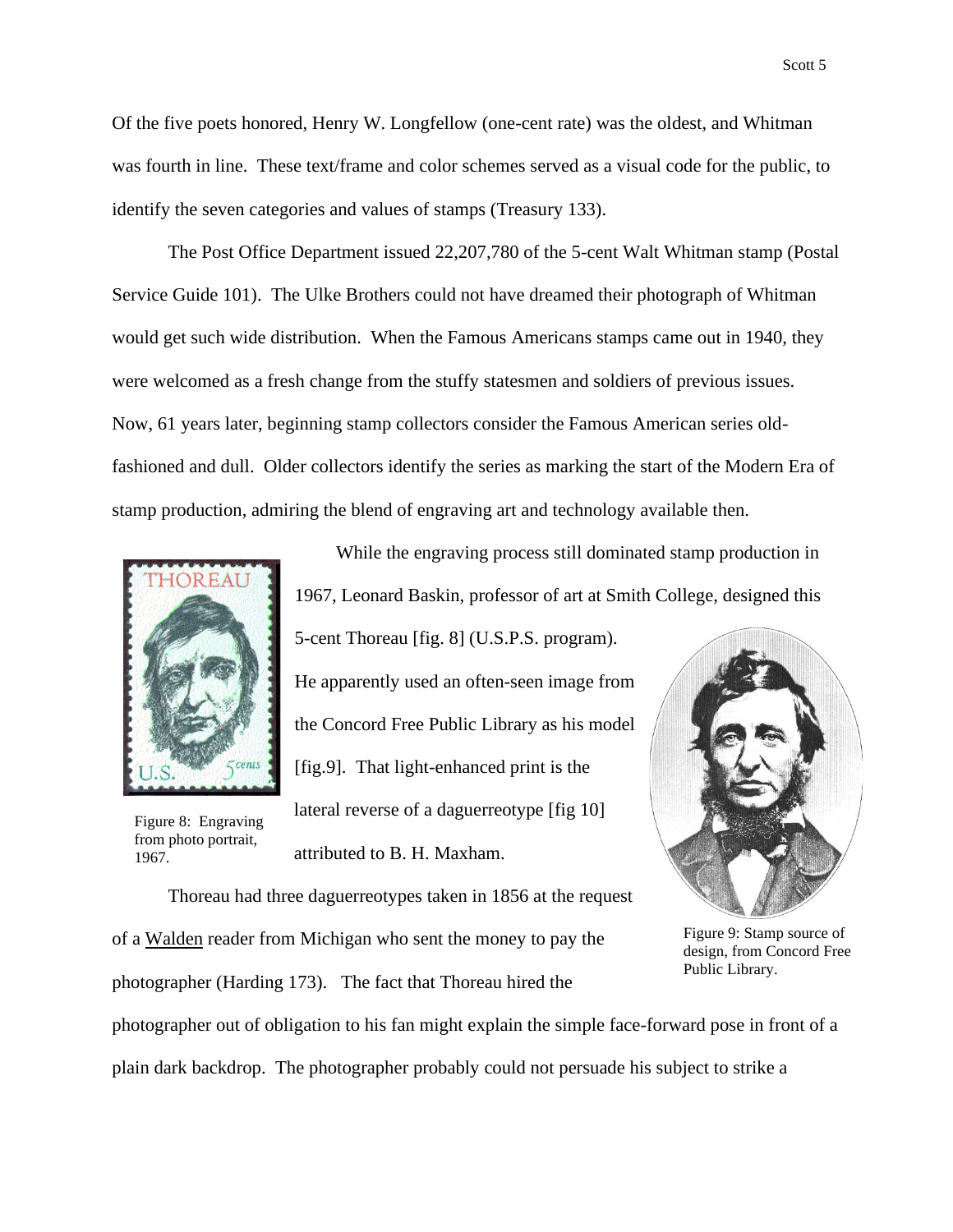stylized pose or sit in a decorated setting. The stiffness and formality may also come from the hold-still neck brace common in daguerreotype studios. Long exposure time also produces the unblinking stare; the sitter blinks, but the camera does not capture it. The result reminds one of the passport photos or police mug shots produced today.

We know our famous naturalist preferred to be hiking through the woods in work clothes, which may explain his disheveled appearance in this photograph. On the other hand, his hair may have been current for that era and the beard needed for other reasons. Harding writes about the beard: "[it] had been grown the previous winter as a precaution against throat colds" (173).

The stamp engraver made his version of the writer's face appear out of kilter by lowering the right eye and adding shadow, which could have been artistic exaggeration of characteristics described by Thoreau's contemporaries. Physiognomy not being an exact science, friends of Thoreau gave two different opinions of his facial features. Ellery Channing wrote in Thoreau, the Poet-Naturalist:

> His face, once seen, could not be forgotten. The features were quite marked: the nose aquiline or very Roman…;

Figure 10: Source of the source -- a daguerreotype, by B.H. Maxham.

large overhanging brows above the deepest set blue eyes …eyes expressive of all shades of feeling, but never weak or near-sighted; the forehead not unusually broad or high, full of concentrated energy and purpose; the mouth with prominent lips, pursed up with meaning with the most varied and unusual instructive sayings. (qtd. in Harding 173)

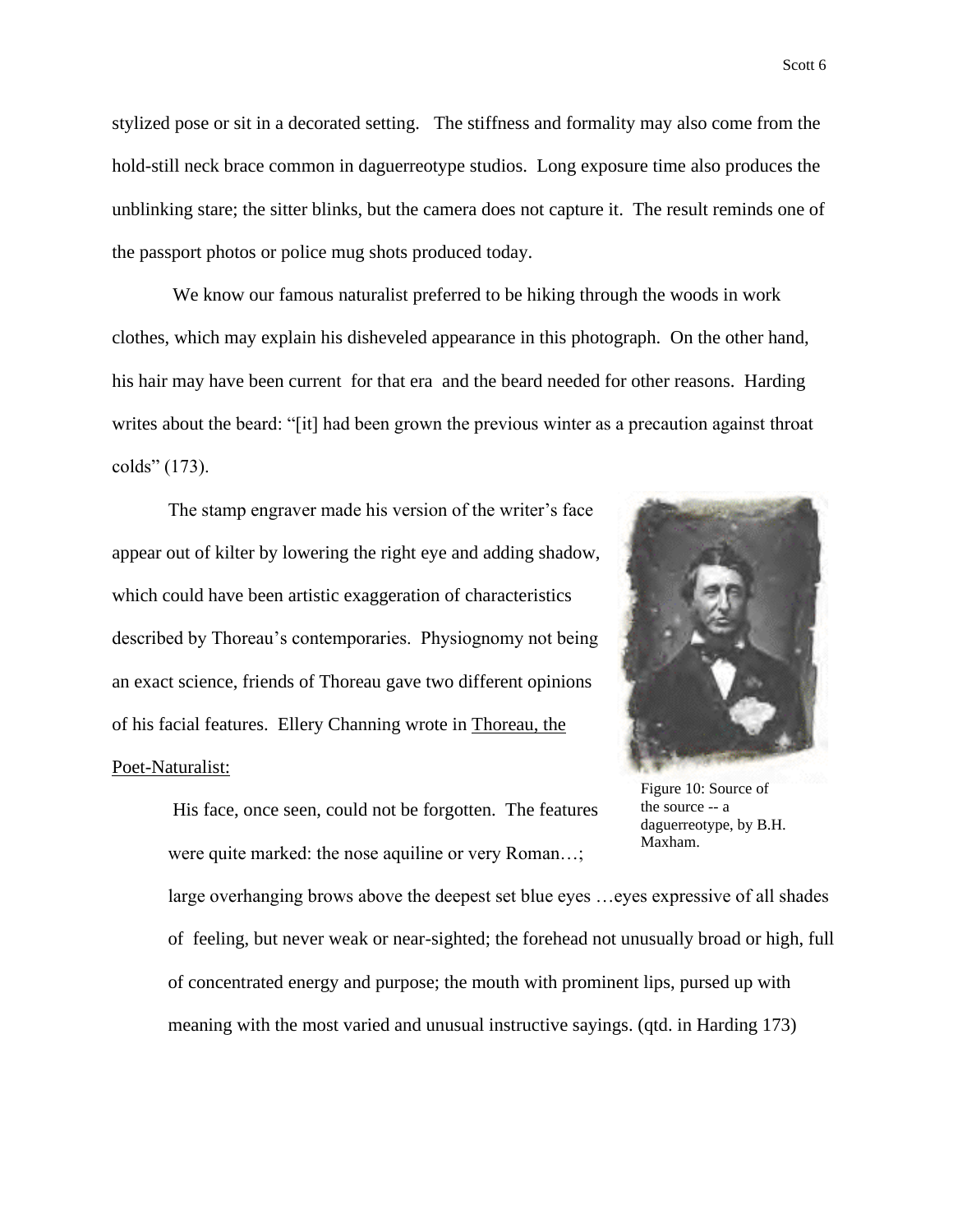When Nathaniel Hawthorne met Thoreau in 1842, he was favorably impressed with his character and uniqueness, but took a different view of his appearance:

He is ugly as sin, long-nosed, queer-mouthed, and with uncouth and somewhat rustic, although courteous manners, corresponding very well with such an exterior. But his ugliness is of an honest and agreeable fashion, and becomes him much better than beauty. (qtd. in Harding 137)

When Thoreau sat for the original daguerreotype, he was 39 years old and suffering from tuberculosis. Five years later, a year before his death, he sat for this ambrotype (Harding 137). [fig. 11] Although he traveled and wrote continually until that time, we don't often associate this version of his appearance with the peak of his creative output. The Maxham daguerreotype became a part of our visual language years later when it appeared in books about Thoreau. By reproducing it on a stamp, the US Postal Service introduced that version again to hundreds of thousands more



Figure 11: Ambrotype taken at age 44, a year before death.

Americans. Whether or not that image is representative of the Thoreau his contemporaries knew best, it is the one we all now identify and regard as truthful.

In the eleven years following the Thoreau issue, several other writers and poets appeared on U.S. stamps. They were: Edgar Lee Masters in 1970, Emily Dickinson in 1971, Sidney Lanier in 1972, Robinson Jeffers and Willa Cather in 1973, Robert Frost in 1974, and Paul Lawrence Dunbar in 1975. All are fascinating subjects for analysis of design source photographs, but the materials available to this writer and the focus on physiognomy led to another poet/writer, honored on a stamp in 1978.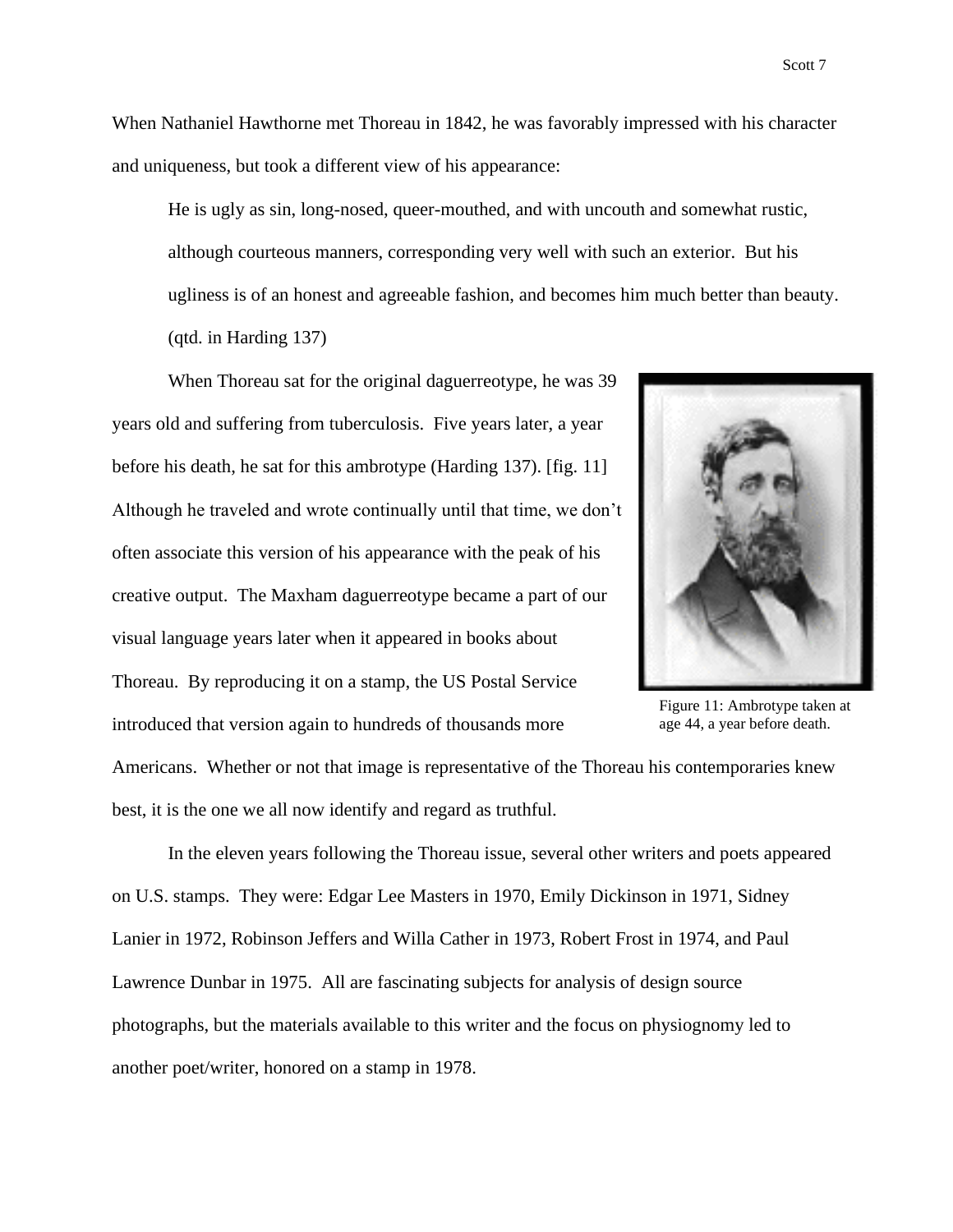The year 1978 marked the hundredth anniversary of Carl Sandburg's birth in Galesburg, Illinois. Sandburg enjoyed a long successful career that brought him great acclaim for his prose and poetry. He was much in the public eye, especially in his later years, and became the cooperative subject of many photographers. He was brother-in-law to Edward Steichen. They began a life-long friendship soon after the day they met in 1907 when Edward's younger sister first brought Carl home to meet the family (Steichen *i*).



Although Steichen took many photographs of Sandburg, none match the profile view depicted on this stamp [fig. 12]. Instead, this photograph by Harry M. Callahan [fig. 13] may be the source of design. It is cropped (in Steichen's book Sandburg: Photographers View Carl Sandburg) to draw attention to the building plaque quoting a past mayor of Chicago. Carl Sandburg wrote the book Chicago Poems in praise of that city, which makes it appropriate to find the author posed there.

Figure 12: 1978 stamp, 125% of size, showing Sandburg with scarf.

White-headed Sandburg

appears washed out in contrast to the dark building sign. His complexion appears pale in most black and white photographs, which may be why the stamp designer preserved that impression in his drawing. While waiting for the shot, Sandburg is staring into the



Figure 13: Possible source of design. Photo by Harry M. Callahan.

near distance with some intensity. It may be that he is pnly trying to focus. Steichen writes that "for many years he would not let anyone photograph him wearing glasses" (*iii*).

Merely because Sandburg is wearing a scarf around his neck, one cannot assume that Callahan took this photograph in the winter. Steichen reports that Sandburg went through phases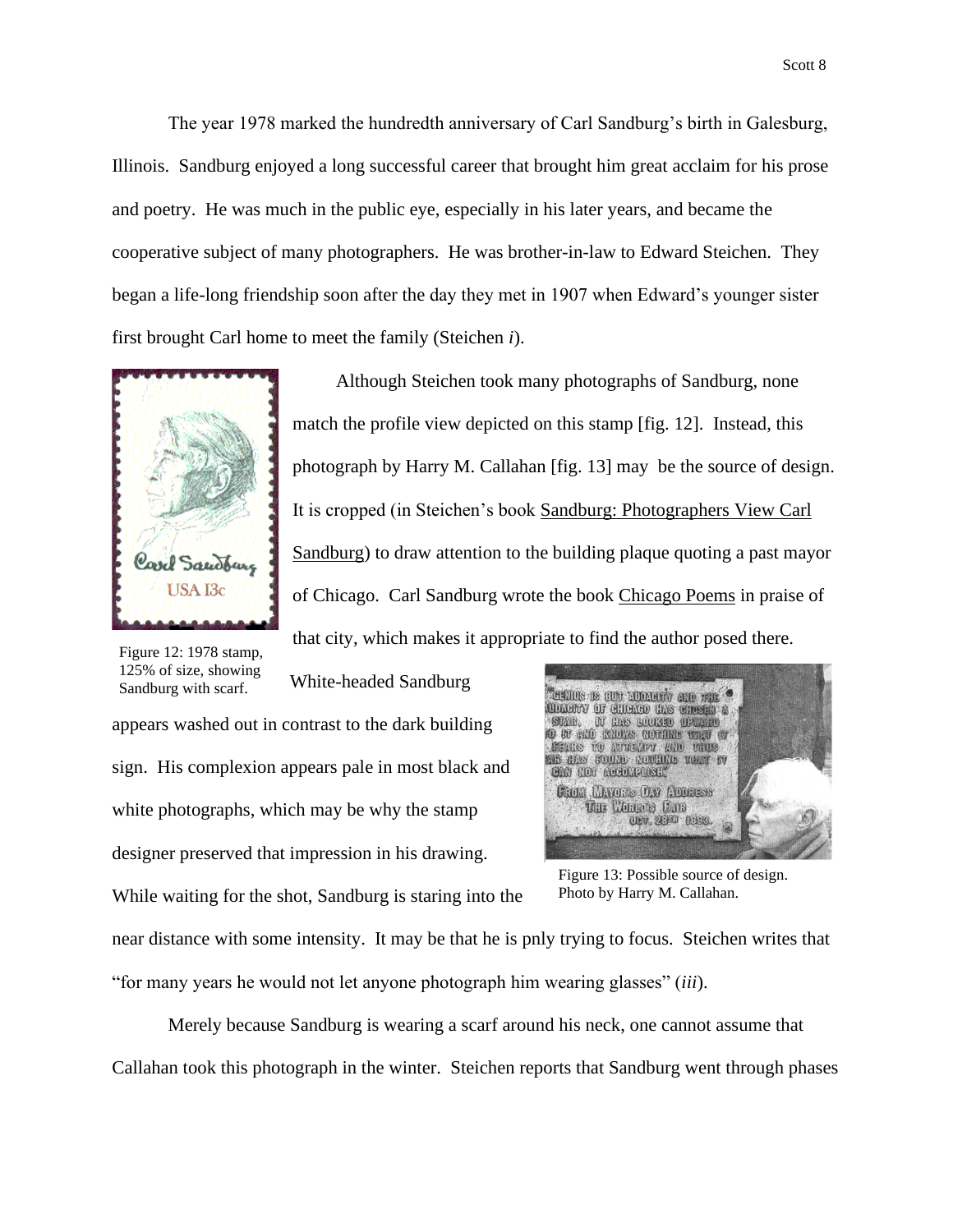during which he would consistently wear a scarf or a shawl or place a blanket on his lap regardless of the weather. This was "his method of immersing himself, physically as well as mentally, in the period and personalities he was studying and writing about," and should not be judged an affectation (*iii*).

I have long admired a photographic montage of Carl Sandburg profiles by Edward Steichen. This cropped version [fig.14] came on an envelope bearing a Sandburg stamp cancelled the first day of issue. The black and white print in Steichen's book shows two more talking head profiles to the right and measures 10" x 12". This montage introduced me to the word and concept of physiognomy. Carl Sandburg himself wrote about the subject in a poem titled "Phizzog":



Figure 14: Two thirds of a photo montage by E. Steichen.

This face you got.

This here phizzog you carry around,

You never picked it out for yourself, at all, at all – did you? This here phizzog – somebody handed it to you – am I right? Somebody said, "Here's yours, now go see what you can do with it." Somebody slipped it to you and it was like a package marked: "No goods exchanged after being taken away" –

This face you got. (Sandburg )

Light touching only the faces against a black background brings out the changing expressions and mood of the subject. Laughter or squinting wrinkles at the eye corners suggest a sense of humor. The last face (not shown here) breaks into a speaking smile. The whole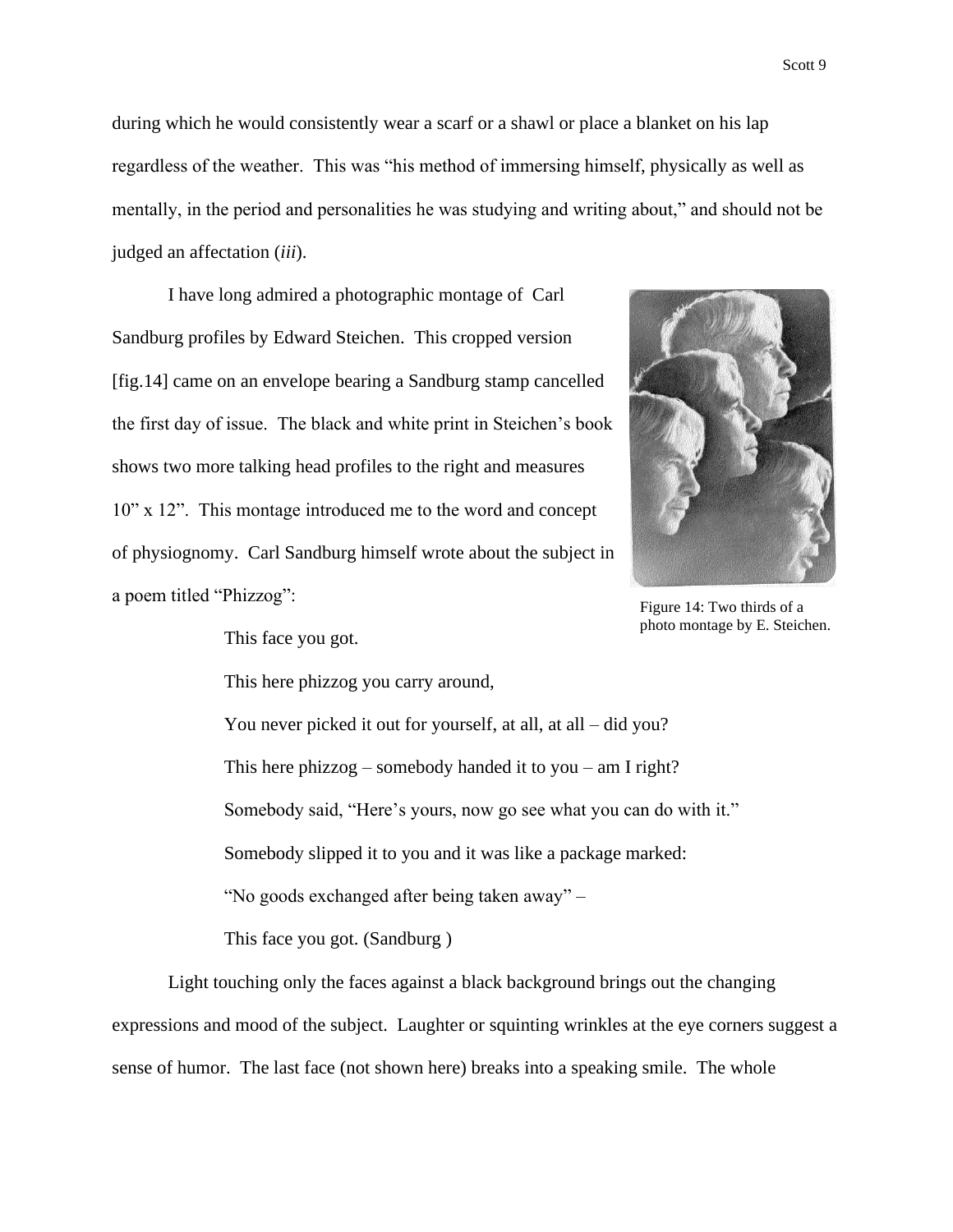Scott 10

montage displays a sequence that makes one imagine that Sandburg is first listening to someone else and then reacting with a humorous response. This interpretation seems correct when one reads the quotation from Mark Van Doren printed next to the photo:

Carl Sandburg … brought something back to poetry that had been sadly missing in the early years of this century. It was humor, the indispensable ingredient of art as it is of life … Humor is the final sign and seal of seriousness, for it is proof that reality is held in

honor and in love. (qtd. in Steichen 57)

Steichen's point of view is in this work is obviously that of a close friend. He enjoyed Sandburg's company both socially and in joint work projects such as "The Family of Man" photographic exhibit (Niven 666). Perhaps these montage shots were taken on the same day in 1955 when June Glenn snapped this candid photo in Steichen's studio. [fig. 15] For this sitting, it seems the subject readily agreed to direction from the



Figure 15: Steichen photographing Sandburg, 1955, by June Glenn, Jr.

photographer and the photographer sought to portray him in a favorable manner.

Commemorative stamps honoring authors and poets since the Sandburg issue all show a dramatic use of color and increased artistic freedom. The U.S. Postal Service gallery of transformed photographic portraits now includes: John Steinbeck, Edith Wharton, Edna St. Vincent Millay, T.S. Eliot, William Faulkner, Ernest Hemingway, Marianne Moore, William Saroyan, Dorothy Parker, and Thornton Wilder. The most recent addition to this Literary Arts series honored Thomas Wolfe.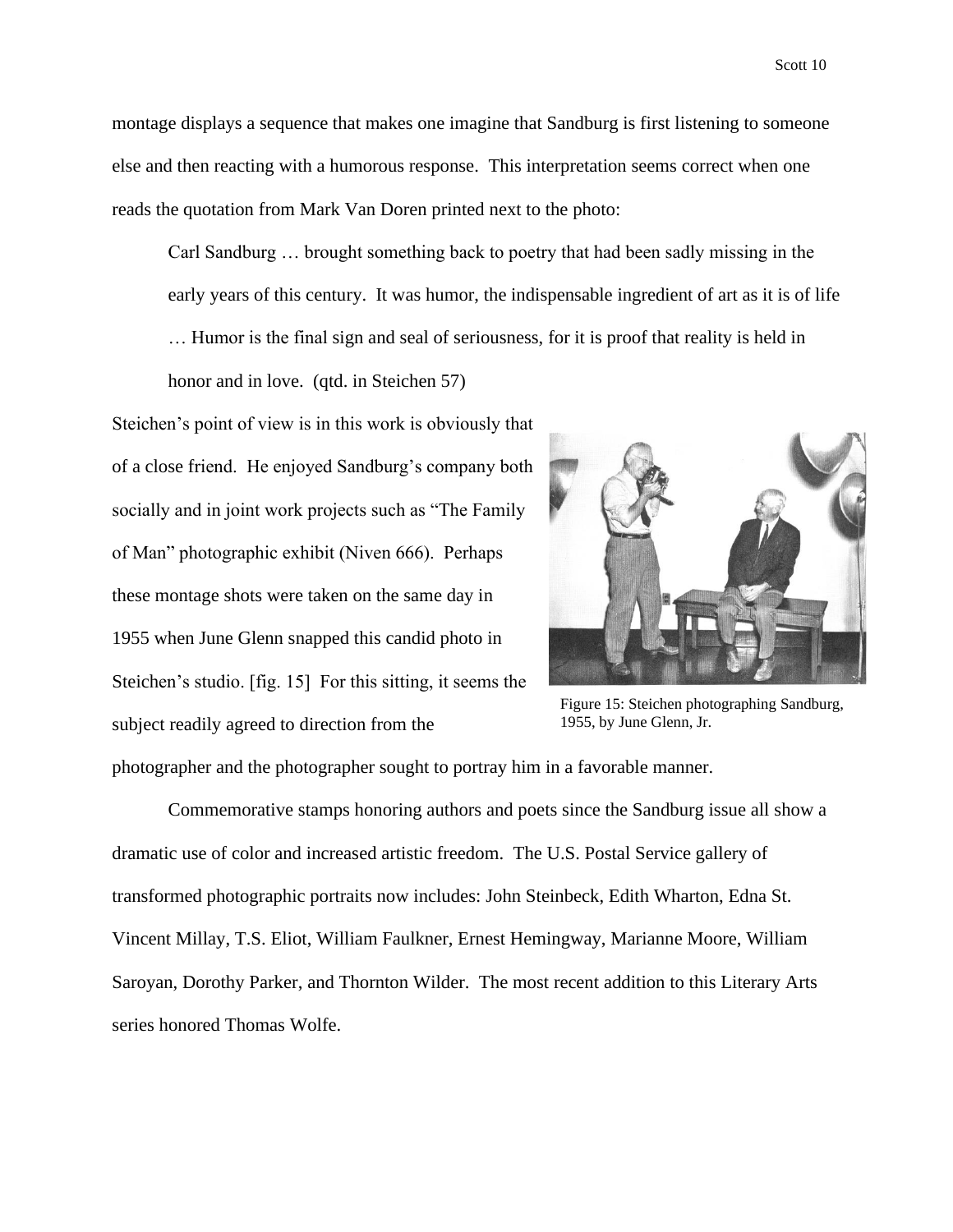

The Thomas Wolfe portrait on this October 2000 issue [fig. 16] came from a photograph by Doris Ulmann. It was a publicity photo [fig. 17] accompanying the release of Wolfe's book Look Homeward, Angel. Ulmann preferred her oldfashioned tripod-mounted view camera to the newer lighter-

weight hand-held cameras

Figure 16: Stamp issued in 2000 adds sculpted angel and text in background to tie in two book titles.

available then. She favored soft-focus platinum prints, probably because the warmer tones gave a gentler impression of her subjects. In this shot, Wolfe appears relaxed, sitting in a slightly slumped posture while looking afar, perhaps to suggest looking homeward to match the new book title. This pose could not have happened without some planning. Wolfe was a very large and heavy man who had to sit in a chair sturdy and wide enough to hold his bulk (Turnbull 143).



Figure 17: Doris Ulmann photograph from the Wolfe Collection at the University of North Carolina.



Figure 18: This photo by Carl Van Vechten demonstrates scale of size.

One gets a good idea of Wolfe's size in this photograph by Carl Van Vechten. [fig. 18] The top of his head is higher than the door behind him. The original photo shows more of Wolfe's torso, which adds to the effect. Editor Maxwell Perkins described Wolfe's size in a letter to Elizabeth Lemmon, May 1936: He was built on a different scale, like some visitor from Mars: though you expected him to be big, you were never quite prepared for the enormity of his broad-shouldered, long-limbed, six-and-ahalf-foot frame which had now expanded to a girthy two hundred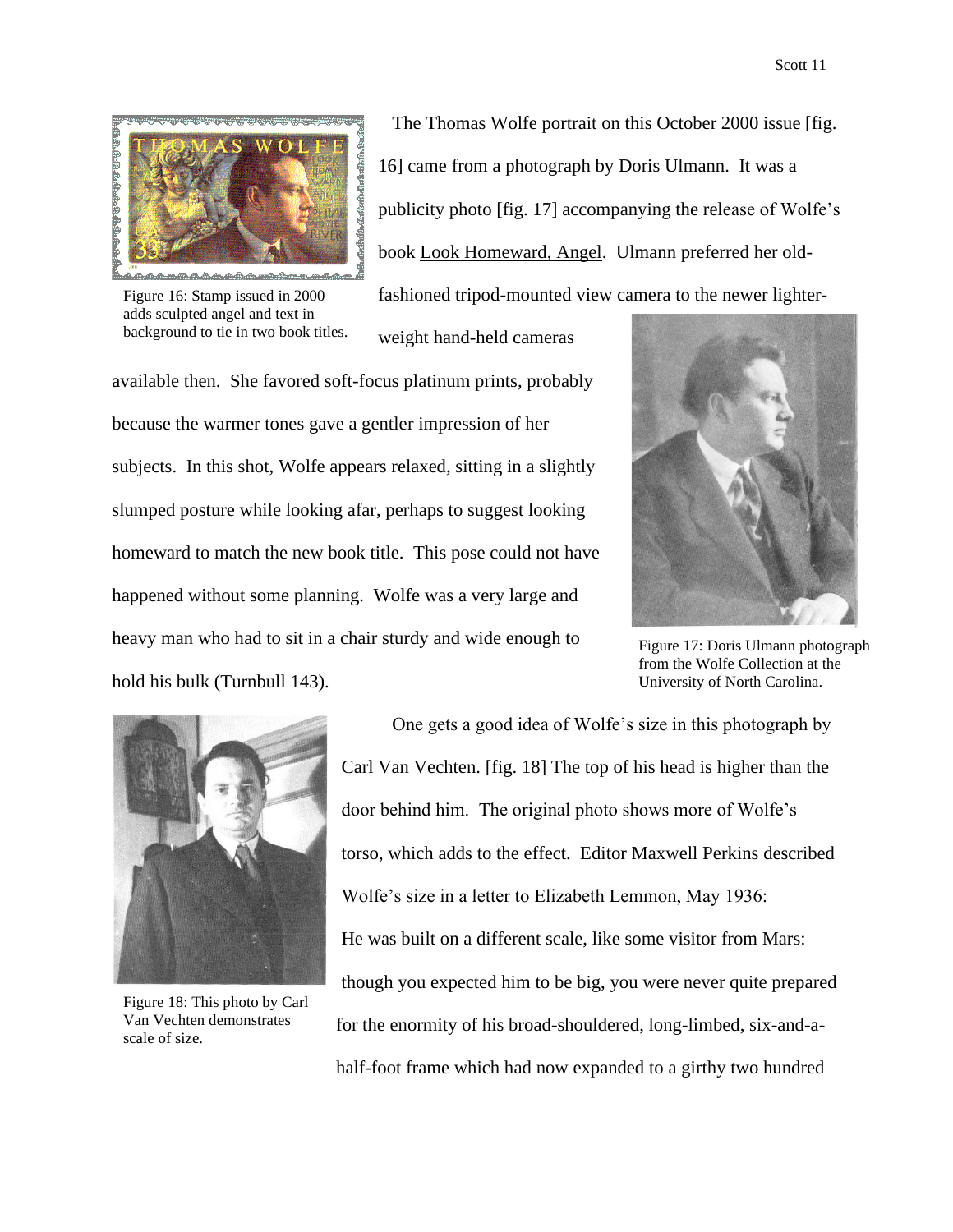and fifty pounds. The hostess leading him to a chair would be thinking, "Will it hold this time or will it give?" and when he made one of his normal gestures in a crowded living room, you expected half a dozen people to fall down … (qtd. in Turnbull)



Figure 19: Aline Bernstein's favorite portrait, by Carl Van Vechten. Beinecke Library, Yale University.

The source of design Ulmann profile is kinder than other portraits done with full face forward. By comparing these others, one realizes that lighting and soft focus can take away tired shadows under the eyes and make hair look cleaner and better groomed. The profile view also eliminates a direct gaze from the subject. At least one person preferred to admire Wolfe's gaze. Aline Bernstein, who was Wolfe's lover for many years, favored this Van Vechten portrait. [fig. 19] She wrote to Van Vechten when he gave her the picture after Wolfe's death:

How can I thank you for Tom's picture. It is superb, the finest photograph of any body I have ever seen. It has all of his piercing quality, I have been looking at it a long time, and felt as though I was looking into his own face. (qtd. in Donald )

Wolfe's face shows some of the strain he experienced when in the middle of a book project. Although his broad forehead, closed full lips, and well-proportioned nose might suggest intelligence and power, it is the eyes that impress a sense of intense scrutiny. The eyes, indeed, say the most important things about a person's character. In this sample of four physiognomies, the eyes affected the impact of each photographic portrait. Whitman's heavy eyelids suggested sensuality. Channing described Thoreau's deep-set orbs as "expressive of all shades of feeling." I found Sandburg's crinkles indicative of humor and a positive outlook. Wolfe stared with deepthinking intensity.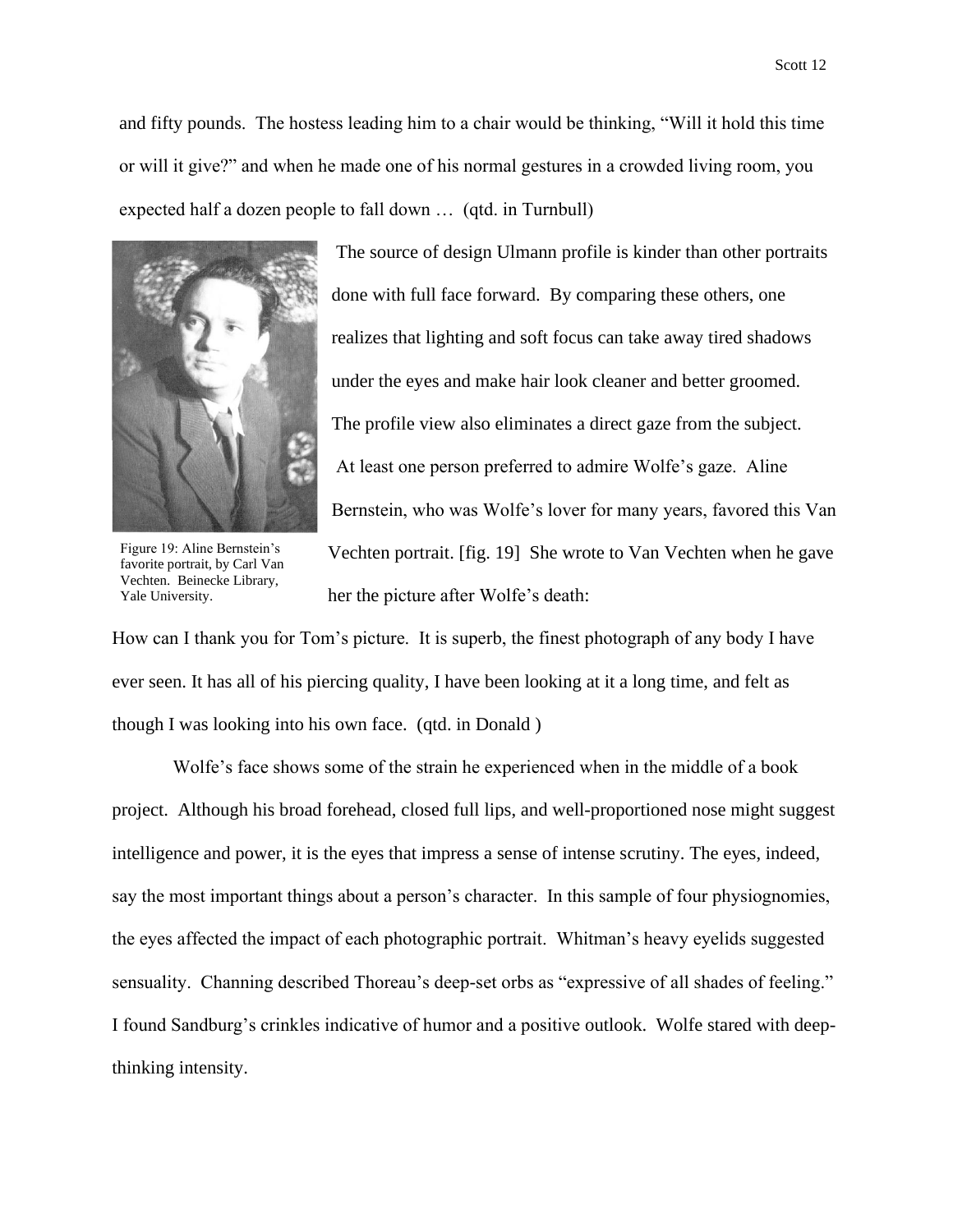Character analysis and approaches to portrait photography influence stamp source selection. Stamp designers do not often use the photograph itself in a stamp, or if used, they reduce the photograph to miniature proportions. Nevertheless, a course on the history of photography should include mention of postage stamps as a product impacted by that medium. Something issued in the millions and used by everyone who pays bills or writes letters certainly affects our collective visual literacy.

## **Works Cited**

- Allen, Gay Wilson. Introduction. Leaves of Grass. 9<sup>th</sup> ed. 1892. By Walt Whitman. New York: New American Library, 1958. v-XXVIII.
- Brazer, Clarence W. "Golden Age of United States Postage Stamp Designs." Essay Proof Journal 43 (1954): 131-140.
- Donald, David Herbert. Look Homeward: A Life of Thomas Wolfe. Boston: Little, Brown & Co., 1987.
- Glass, Sol. "U.S. XX Century Essay Designs, Models and Proofs." Essay Proof Journal. 2.9 (1945): 21-23.
- Goin, Peter. "The Prehistory of Photography and the Origins of the Photographic Process." University of Nevada, Reno. 30 January 2001.
- Harding, Walter. The Days of Henry Thoreau. Princeton: Princeton University Press, 1992.
- Niven, Penelope. Steichen: A Biography. New York: Clarkson Potter, 1997
- Steichen, Edward, ed. Sandburg: Photographers View Carl Sandburg. New York: Harcourt, Brace & World, 1966.

The Postal Service Guide to U.S. Stamps, 24th Edition. Washington, D.C.: USPS, 1998.

Turnbull, Andrew. Thomas Wolfe. New York: Charles Scribner's Sons, 1967.